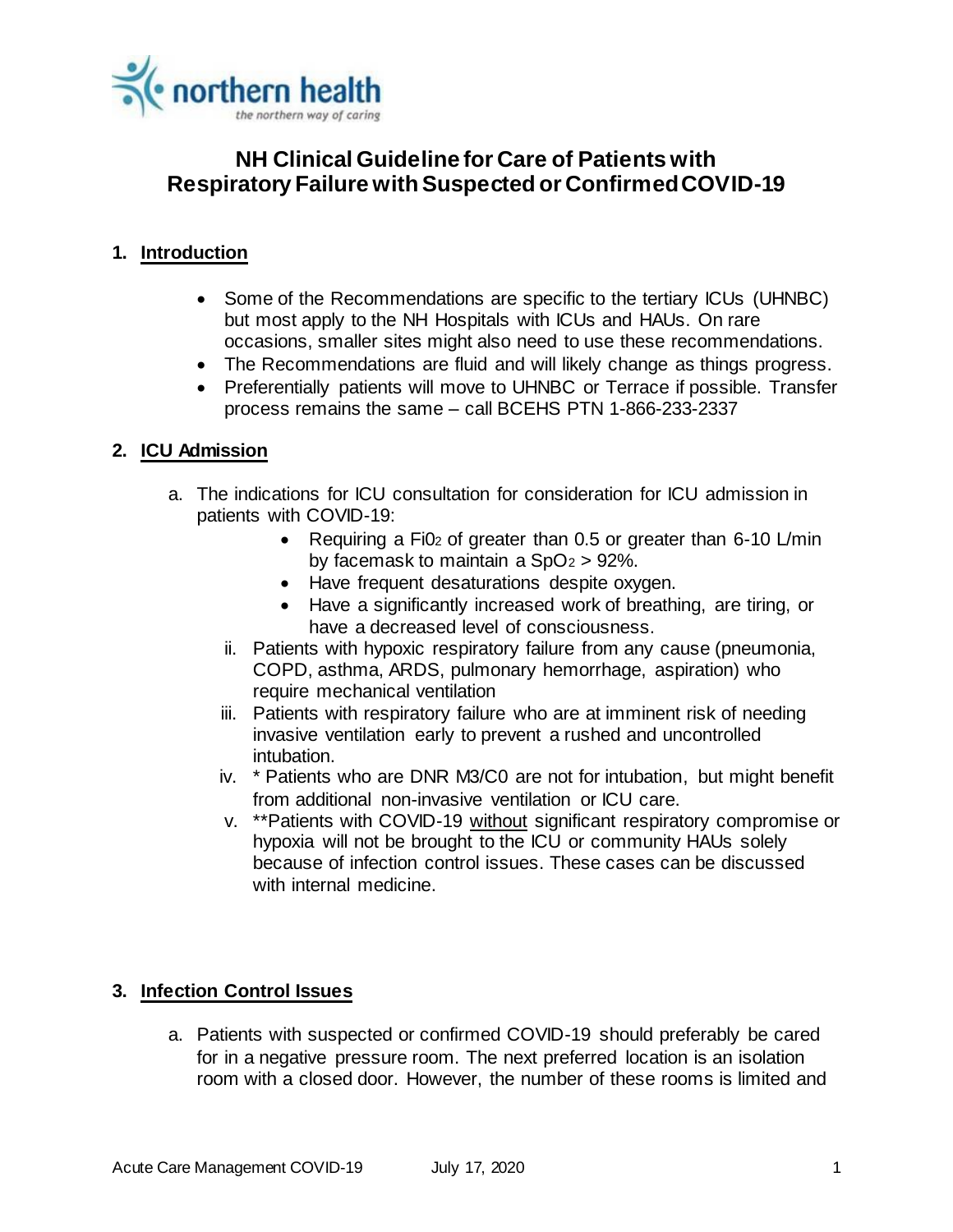

once they are full of existing COVID-19 patients, regular rooms will have to be used and patients will need to be cohorted in one area.

- b. Health Care Workers (HCWs) must follow **contact and droplet precautions** when caring for these patients. When performing a nasal pharyngeal swab for diagnosis of COVID-19, contact and droplet precautions are required.
- c. HCWs must follow **contact and aerosol precautions** when Aerosol Generating Medical Procedures (AGMPs) are occurring. These include:
	- i. Intubation
	- ii. Bronchoscopy
	- iii. CPR
	- iv. Nebulization therapy, non-invasive ventilation, and open endotracheal tube suction
	- v. BiPAP/CPAP, HFNO (Optiflow) in suspected or confirmed COVID-19 patients.

### **4. Respiratory Management on In-Patient Wards and in the ICU prior to intubation.**

- a. BiPAP has a high risk of aerosol generation and spread of the virus and because of this risk, BiPAP **should preferably be avoided**. However, it can be considered in individualized patient care with appropriate aerosol precautions in place.
- b. If BiPAP is used in suspected or confirmed COVID-19 patients, then:
	- i. The patient must preferably be in a negative pressure room or negative pressure ward or cohorted in a COVID positive confirmed area.
	- ii. All HCWs must follow **contact and aerosol precautions** while BiPAP is being used and for 90 minutes after.
	- iii. No visitors allowed in the room/area since they have not been fit tested for N95 masks and cannot follow the aerosol precautions.
	- iv. A sign must be on the patient door stating that an Aerosol Generating Medical Procedure (AGMP) is occurring and that aerosol precautions must be used before entering.
- c. Home CPAP can be used in patients admitted to hospital with no suspected or confirmed COVID-19.
- d. The use of High Flow Nasal Oxygen (HFNO) (also known as Optiflow) should ideally be restricted to ICU or HAU use because of its potential to cause aerosol spread of the virus in coughing patients. NH will follow current provincial practices and err on the side of caution. HFNO (Optiflow) is no longer thought to be dangerous unless a patient is actively coughing, but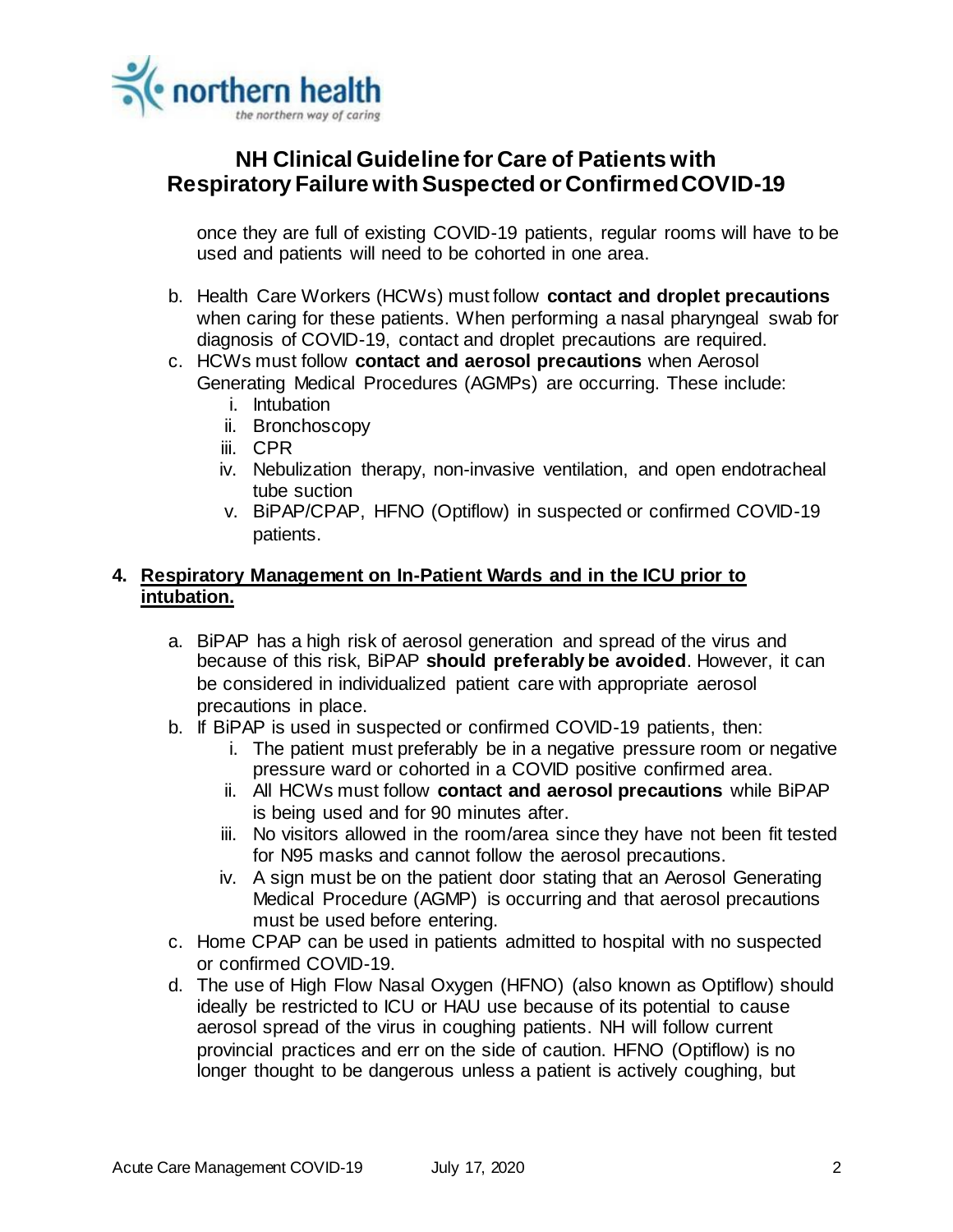

when used, the patient should be in an isolation area. No visitors are allowed during HFNO use.

- e. Nebulization therapy will be restricted due to risk of viral spread. The use of inhalers with spacers are recommended. If nebuliser are used, section **b i-iv** listed above will apply.
- f. In non-intubated patients, oxygen flow should be restricted to less than 15 litres per minute to prevent aerosol spread of the virus. Rebreathing masks using less than 15 litres per minute of flow are acceptable. If oxygen flow is greater than 15 litres per minute, items **b i-iv** above must apply.
- g. If patient is ventilated, only closed suction systems are permissible. Every effort must be made to prevent ventilator disconnections and there should be no leak around the ETT cuff.

### **5. Investigations**

- a. On admission:
	- i. Nasal swab, CBC, E7, CK, troponin, BNP, ALT, Alk Phos, bilirubin, PT, PTT, INR, ferritin and lactate.
	- ii. Blood and urine cultures
	- iii. Patient must have daily ECGs if on azithromycin. Avoid azithromycin in patients with prolonged QTc.
	- iv. Sputum cultures. If the patient is not intubated, they should be given a container to spit in while HCWs are over 2 meters away. The lid should be put on and the outside of the container wiped down with PerCept™ wipes. If the patient is intubated, sputum should be aspirated through a closed suction system and the container wiped down with PerCept™ wipes.
	- v. Chest X-Ray will likely be done in the ER or on the ward. No need to repeat unless indicated or patient is deteriorating.
	- vi. CT should NOT be used to screen for or as a first-line test to diagnose COVID-19. The diagnosis should be made clinically and confirmed by the swab. A chest CT can be considered for patients in whom the diagnosis is uncertain, or to look for complications of lung disease (for example empyema) and where a CT could clarify the situation (for example a possible PE as the mechanism of hypoxia).
	- vii. Point of care ultrasound of the lungs can be helpful in assessing lung pathology and treatment alterations. Be vigilant about equipment sterility.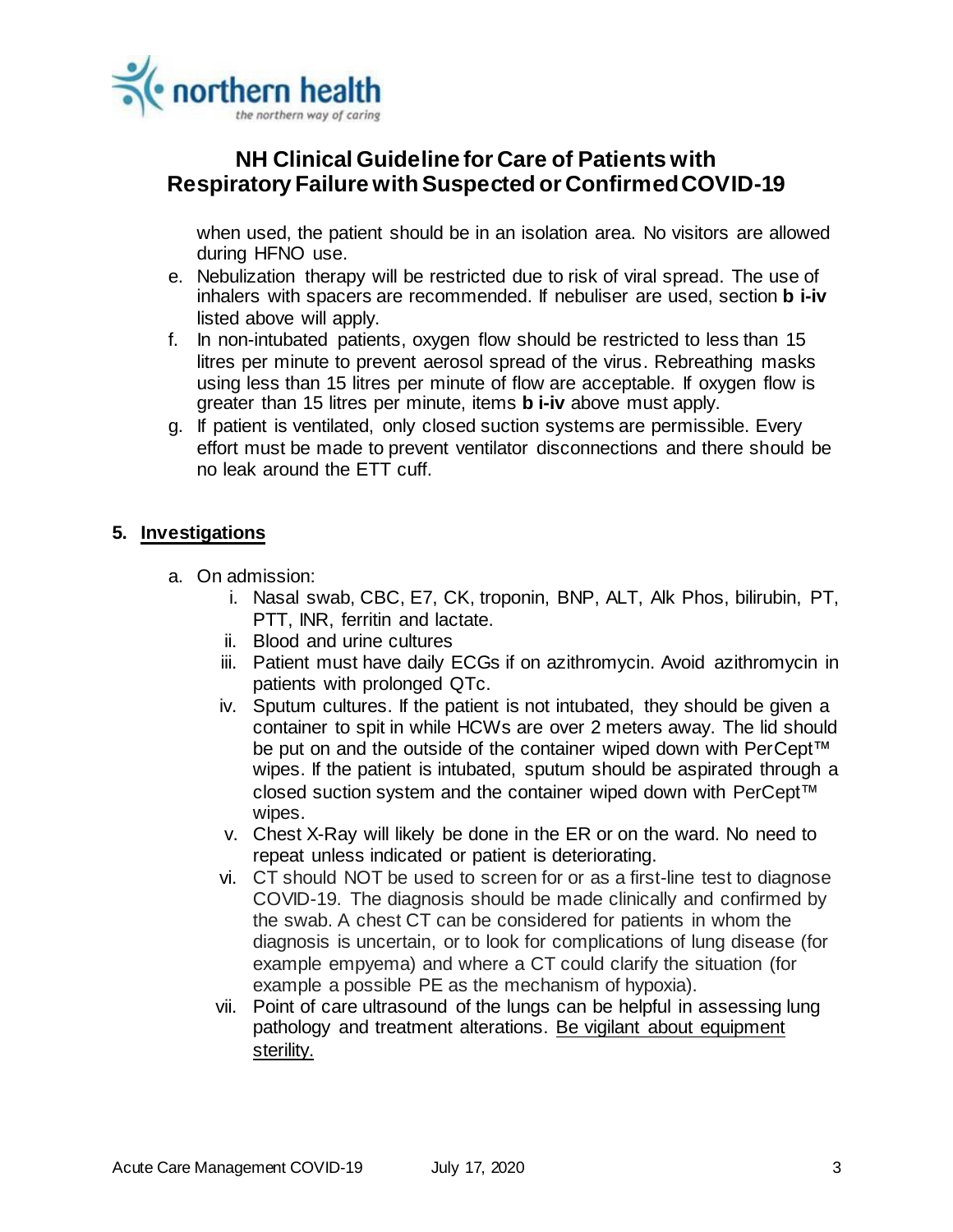

- b. Subsequent days:
	- i. Laboratory tests and subsequent x-rays (CXRs) should be done based on the clinical condition of the patient.
	- ii. X-Rays, especially CT scans, should be limited because of the risk of transmission. CXRs should be ordered for specific indications. Imaging can be considered for the monitoring of known COVID-19 disease when patient management could be altered. If there is a patient with suspected or diagnosed COVID-19 referred for imaging, please call the medical imaging department in advance so that appropriate measures can be taken.

### **6. Intubation**

- a. The most experienced physician should intubate these patients. (ideally an anesthesiologists, GPA or Intensivist if available) Residents and other trainees should not intubate.
- b. Deteriorating COVID-19 patients should be intubated early in a controlled environment to limit contamination of HCWs.
- c. All intubations should be done in a negative pressure or isolation room if possible. Intubations should only be done in the ER or on the wards in emergency situations or during a code.
- d. Follow established Intubation Procedure (algorithm attached)
	- i. Every person in the room during an intubation must take **contact and airborne precautions**. The minimal number of people should be in the room during the intubation. Ideally, only the physician doing the intubation and one RT. A RN should put on PPE for **contact and airborne precautions** and stand away from the airway.
	- ii. A checklist will be available to ensure that all necessary equipment and drugs are in the room or readily available inside or outside the room.
	- iii. Drugs inside the room: Intubation drugs:
		- $\bullet$  ketamine 200 mg,
		- rocuronium 200 mg,
		- phenylephrine syringe should be premixed to a concentration of 100 mcg/mL. Administer 100 mcg boluses if required periintubation every 2-5 minutes if MAP less than 50 mmHg
		- 5 saline flush syringes.
		- Have propofol or morphine and midazolam infusions ready for post intubation sedation. Propofol infusion can be infused IV at 5 to 50 mcg/kg/min (0.5 to 3 mg/kg/hr) or morphine and midazolam infusions at 0 to 20 mg/hr to maintain sedation post intubation while avoiding sedation-related hypotension.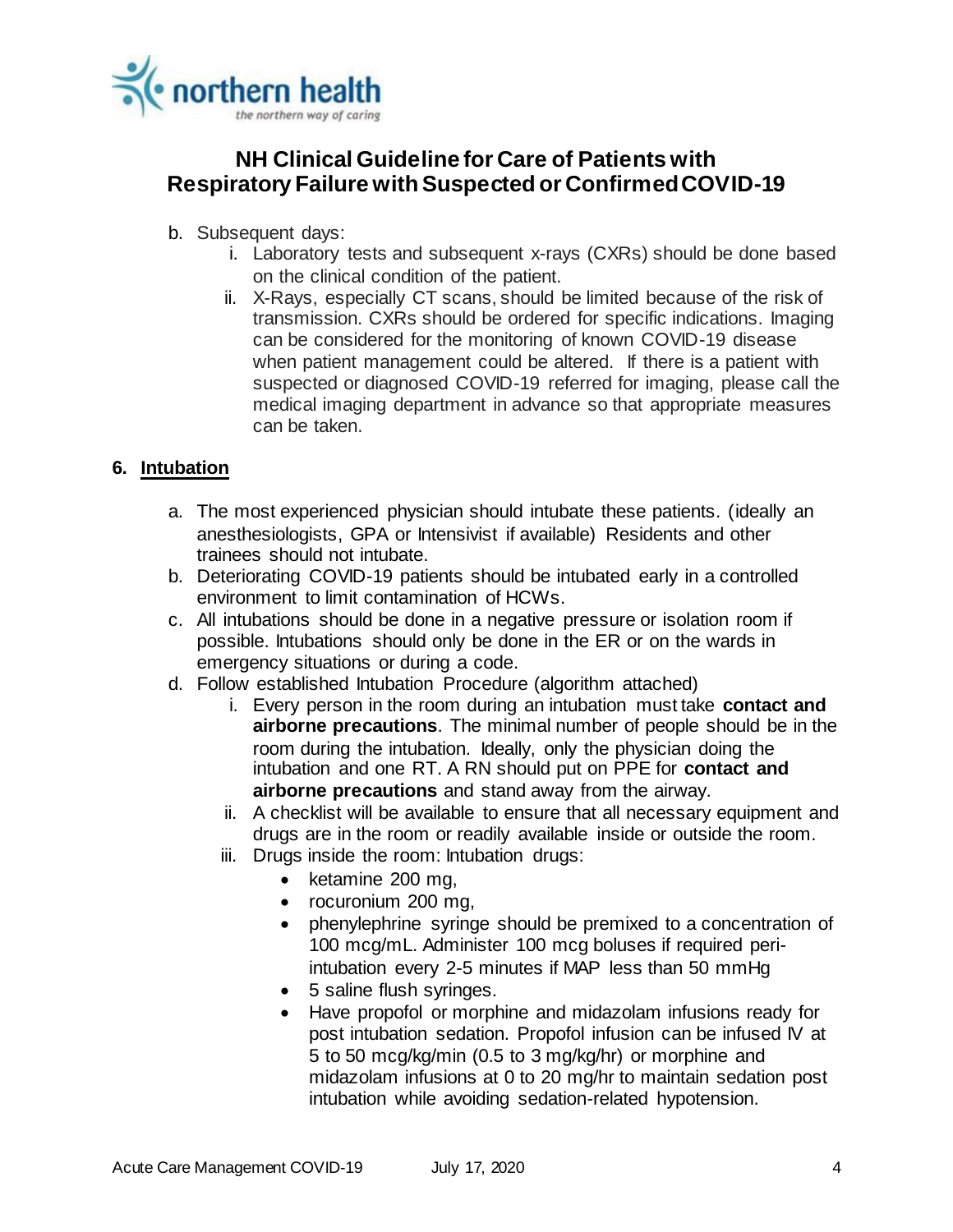

- iv. Drugs outside the room:
	- EPINEPHrine 0.1 mg/mL pre-filled syringe,
	- Atropine 0.1 mg/mL pre-filled syringe and
	- Norepinephrine infusion if the patient is hemodynamically unstable.
- v. Equipment inside the room: Ventilator set up, AMBU bag with viral filter capnometry and PEEP valve, video-laryngoscope, styletted ETTs, gum elastic bougie. Direct Laryngoscope. Suction catheter.
- vi. Equipment outside the room: #3 #4 and #5 LMA Cook ETT tube exchanger if available
- e. Intubation procedure:
	- i. Raise head of bed 20-30 degrees.
	- ii. 5 minutes of pre-oxygenation using non-rebreather mask or BMV without bagging.
	- iii. Use a video-laryngoscope if available and if familiar with this technique to ensure that the person doing the intubation keeps their face as far from the patient as possible.
	- iv. The AMBU Bag must have a viral filter attached, and a CO2 detection device
	- v. Use rapid sequence induction. Ensure cardiovascular optimization.
		- ketamine (preferred) 1 to 2 mg/kg or propofol 1 mg/kg only if no ketamine available.
		- rocuronium 1.2 to 1.5 mg/kg and wait 60 seconds. Only use succinylcholine 1.5mg/kg if no rocuronium available.
		- Do NOT bag mask ventilate patient before intubation unless patient desaturates significantly then turn PEEP to 5, oxygen flow high and provide good mask seal. If significant desaturation and BVM is used, it needs to be a two-person technique.
		- Inflate the endotracheal tube cuff to ensure there is no leak BEFORE doing any bag mask ventilation after intubation.
	- vi. Following intubation, the room will be considered to have airborne virus for 90 minutes so **airborne and contact precautions** will be maintained for this period.
	- vii. Extubation
		- Minimize the number of people in the room
		- Extubation is considered an AGMP so all personnel close to the head end must have PPE for **contact and aerosol protection**. Try to avoid standing in the direct path of potential coughing.